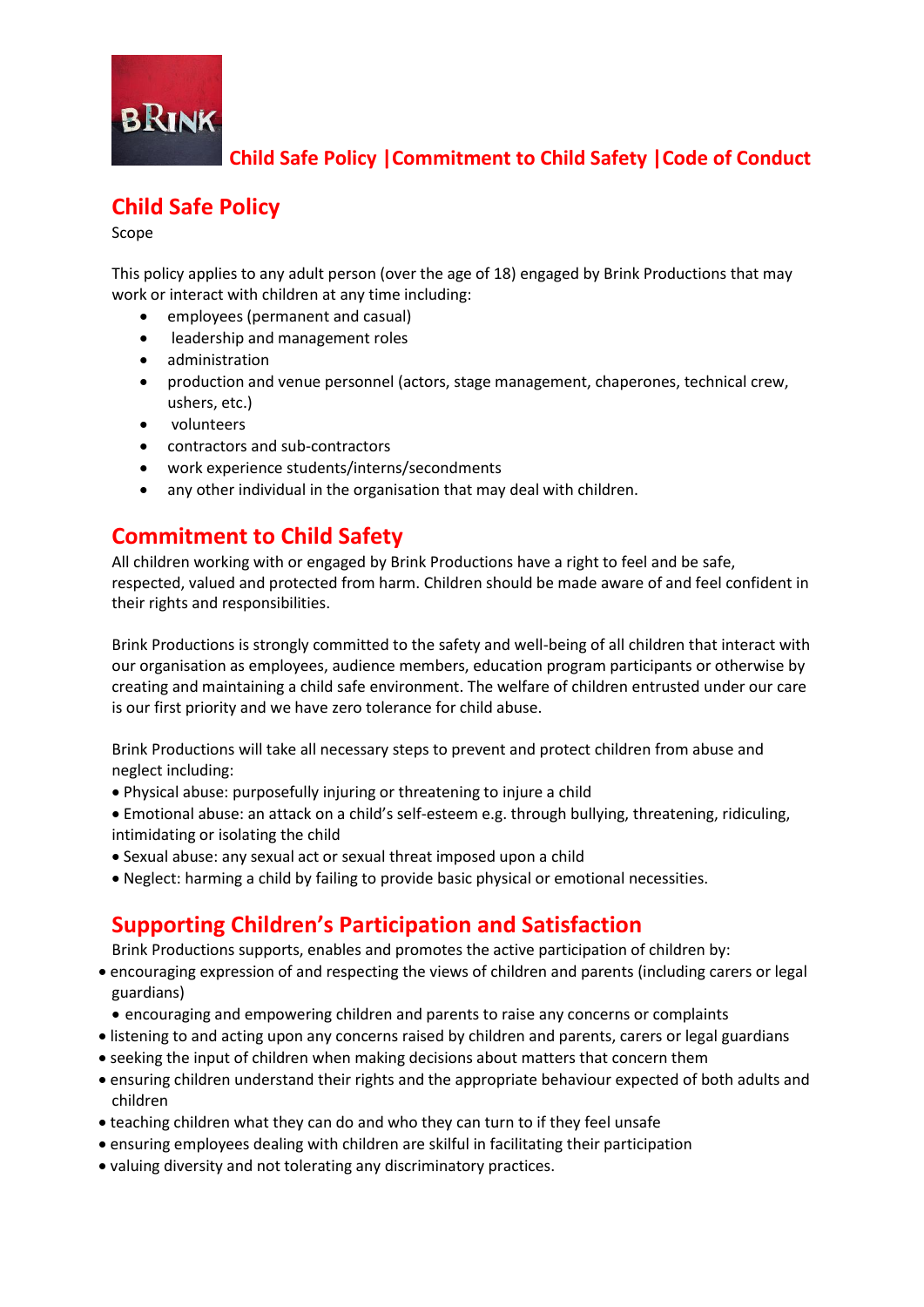

Brink Productions aims to create an environment where children gain satisfaction from their interaction with our organisation as employees, participants in productions, or other activity by:

- supporting children to feel respected and in control of their behaviour/work
- ensuring children enjoy the overall experience of being engaged with a production or other organisational activity
- encouraging children to assist each other in fulfilling their employment obligations and developing a positive sense of pride in their work (e.g. discussing character development and stagecraft in groups and leading warmup activities)
- offering opportunities for children to derive personal satisfaction and a sense of achievement throughout their experience and the relationships they make
- encouraging children to develop self-discipline in balancing their commitment to their performance, their education and their social and family activities.

## **Valuing Diversity**

Brink Productions values diversity and we do not tolerate any discriminatory practices.

Our organisation is committed to protecting children engaged with our organisation from physical, sexual, emotional and psychological abuse, as well as neglect and contempt, ridicule, hatred, or negativity towards a child because of their race, culture, religion, gender (including transgender status), sexual orientation or disability.

In our activities with children we will:

- promote the cultural safety of Aboriginal children
- promote the cultural safety of children from culturally and/or linguistically diverse backgrounds
- promote the safety of children with a disability
- promote the safety of LGBTI children and young people Recruitment Practices

Brink Productions will take all reasonable steps to ensure we engage the most suitable and appropriate people to work with children. This involves maintaining a rigorous and consistent recruitment, screening and selection process.

It is Brink Production's policy to:

- interview and conduct thorough referee checks on all employees (with their most recent supervisors)
- develop clear duty statements and job descriptions for roles that involve work with children that state clearly our commitment to providing safe environments for children
- attain and keep a record of Working with Children or criminal history/police checks for anyone with direct and unsupervised contact with children, such as employees designated to supervise or chaperone children
- ensure supervisors and chaperones recruited are suitably experienced and qualified to care for the safety and well-being of children in accordance with their age and needs.

# **Support for Employees**

Brink Productions seeks to support employees by:

 inducting new employees to our Child Safe Policy, Code of Conduct and other relevant policies and procedures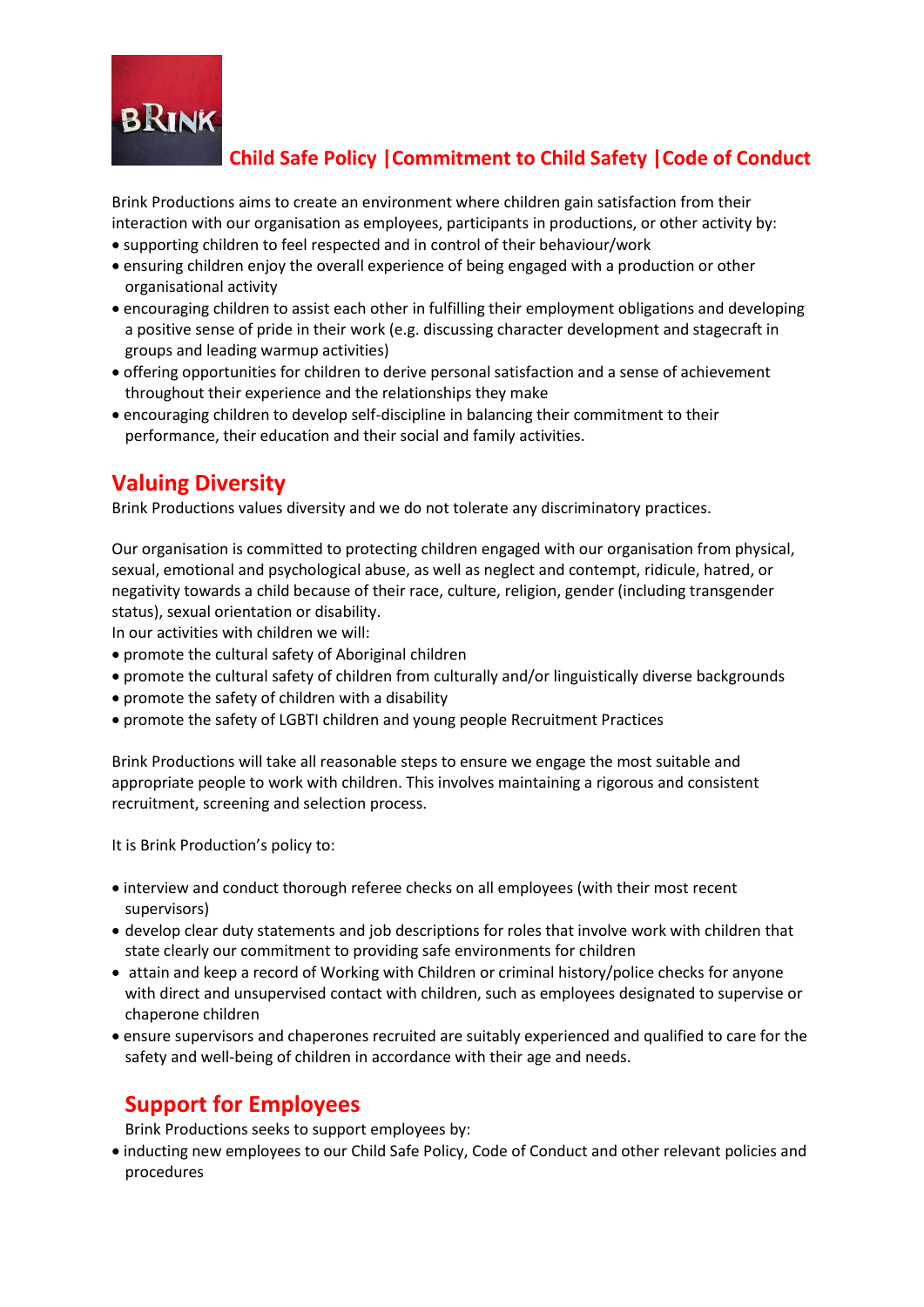

- encouraging relevant employees to attend periodical information sessions as they become available, to remain up-to-date with knowledge of child protection, nature and signs of child abuse, cultural competency, regulation updates and other matters that affect children
- appointing a Child Safety Officer to be the first point of contact to provide advice and support to employees on the safety and well-being of children engaged with the organisation
- ensuring employees feel encouraged and empowered to report any complaints, concerns or perceived risks to child safety to the Child Safety Officer or other relevant management position
- ensuring designated supervisors and chaperones of children that are new to the role work with experienced supervisors sufficiently before working on productions or programs requiring single supervisors.

# **Code of Conduct**

Brink Productions has developed a Code of Conduct to provide guidance to our employees on expected behaviours when in direct contact with or working around children. All employees must abide by the Code of Conduct.

### **Communication**

Brink Productions is committed to encouraging employees, children and parents (including carers or legal guardians) to raise any concerns or provide their views on the well-being of children involved with our organisation.

Brink Productions keeps employees, parents (including carers or legal guardians) and children informed of our organisation's child safe policies and procedures by:

 ensuring that employees have read, understood, and are aware of their obligation under the Child Safe Policy, Code of Conduct, and any other relevant policies and procedures LPA Guide to Child Safety in the Live Performance Industry Live Performance Australia

 making relevant documents easily accessible by displaying child safe materials by uploading relevant documents to our website, distributing documents to all relevant individuals, and having copies available upon request

 providing children and parents (including carers and legal guardians) with relevant Plain English child safe materials. Parents (including carers or legal guardians) of children employed by Brink Productions as performers are provided with at least one contact from Brink that is available to speak with them or to facilitate speaking with their children at any time during periods of work.

We provide parents (including carers or legal guardians) and child employees with information on: the child's expected role, activities, responsibilities and actions during their period of employment

- the child's progress throughout the production and timely notice of schedules
- the rights of parents and children regarding supervision and workplace conditions, as determined by South Australian regulations
- our Child Safe Policy, Code of Conduct, and any other relevant policies and procedures. Children are encouraged to communicate and ask questions regarding their employment.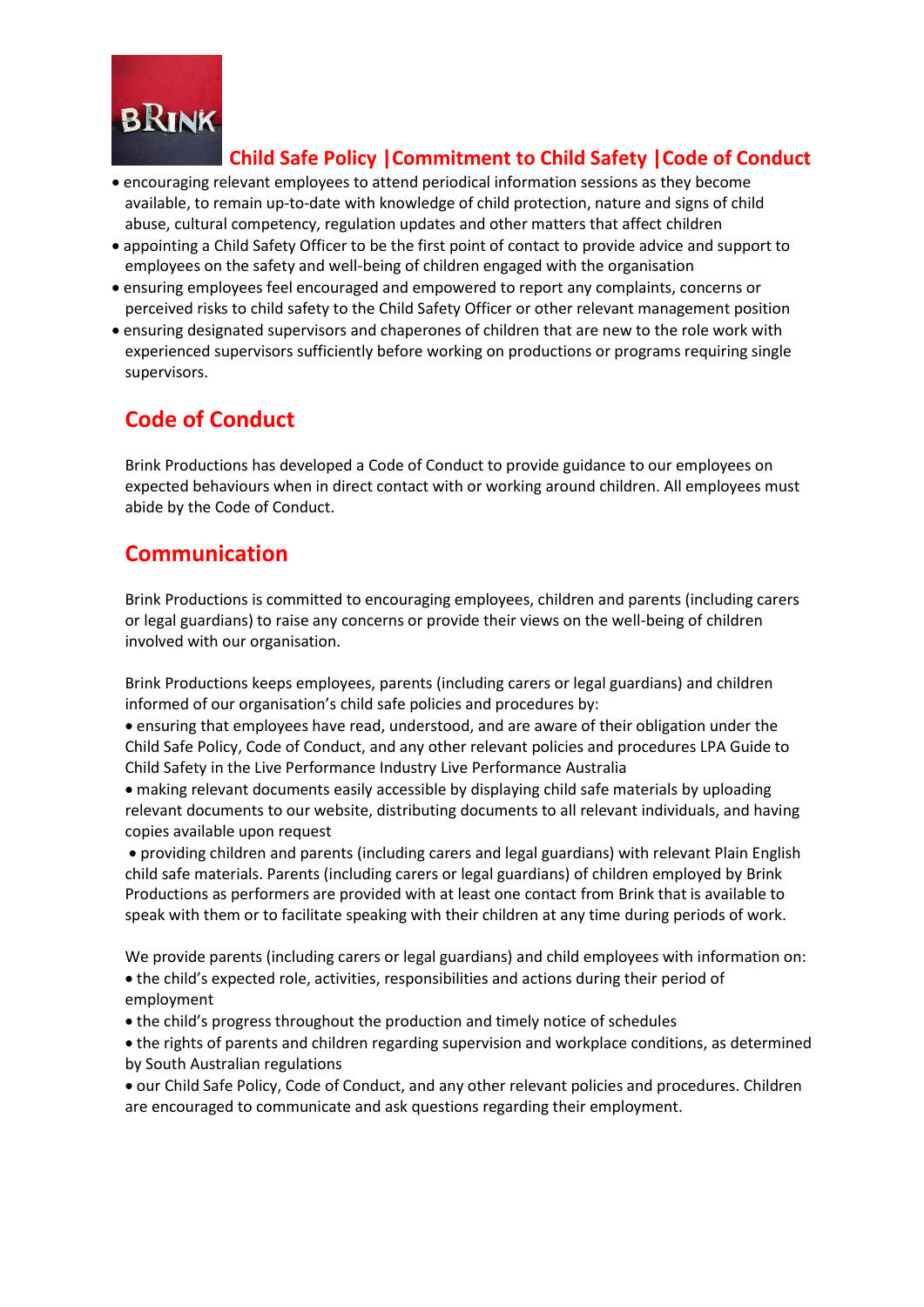

#### **Child Safe Policy |Commitment to Child Safety |Code of Conduct Complaints and Reporting Procedure**

We believe employees, parents (including carers or legal guardians), and children should feel enabled, empowered and supported to safely raise any concerns or complaints about any perceived risks to a child's safety or signs of abuse.

Brink Productions has developed a procedure to respond to any complaint of abuse or conduct not in keeping with this Policy and Code of Conduct, including means to take disciplinary action or rectify issues when necessary.

## **Risk Management**

Brink Productions takes a preventative and proactive approach to minimising the risk of harm to children. As part of our organisation's WH&S risk management process we periodically conduct reviews to identify potential risks to the safety and well-being of children. Our Child Safe Policy will be reviewed every 12 months or as relevant changes in legislation occur and we will undertake to incorporate feedback from children, parents (including carers and legal guardians), employees and any other relevant personnel.

#### **Code of Conduct – Employees**

Brink Productions provides an open, safe and friendly environment for all children.

This Code of Conduct outlines appropriate standards of behaviour by adults toward children. The Code of Conduct aims to protect children and reduce any possibility that abuse or harm could occur. It provides guidance to employees on how best to support children and prevent or better manage difficult situations.

## **Scope**

All employees are required to comply with the Code of Conduct. This includes any adult person (over the age of 18) engaged by an organisation that may work directly with or around children at any time including:

 employees (permanent and casual): leadership and management roles, administration, education instructors and youth workshop facilitators, production and venue personnel (actors, stage management, chaperones, technical crew, ushers, etc.)

- volunteers
- contractors and sub-contractors
- work experience students/interns/secondments
- any other individual in the organisation that may deal with children

(Note: In this Code, the term "employee" is used to cover all persons occupying any position listed above.) A child includes children and young people up to the age of 18 (unless otherwise specified).

Brink Production's employees are responsible for promoting the safety and well-being of children by complying with the following:

 $\checkmark$  adhere to our child safe policies and procedures

- $\checkmark$  take all reasonable steps to protect children from the risk of abuse and neglect including:
	- Physical abuse: purposefully injuring or threatening to injure a child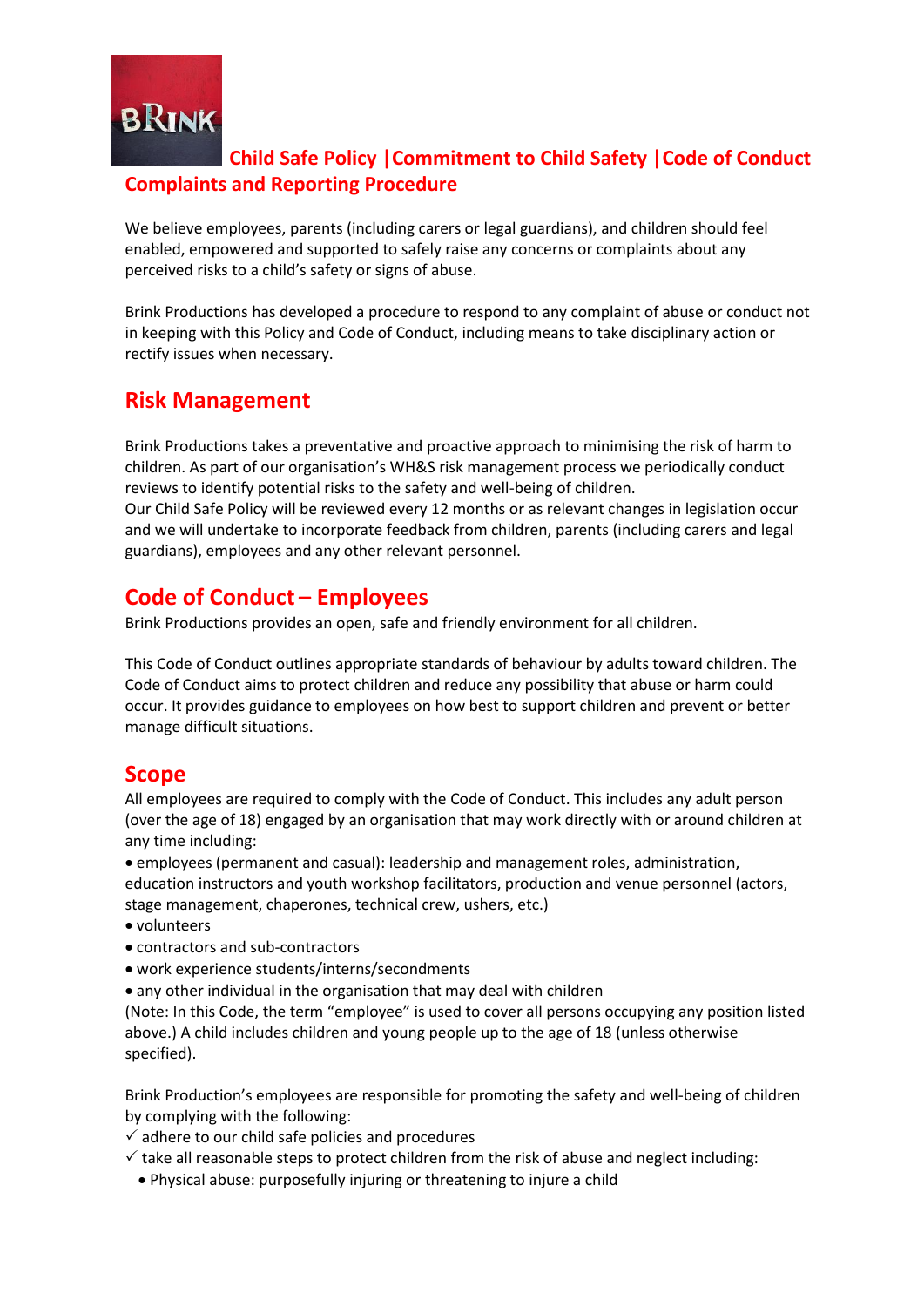

 Emotional abuse: an attack on a child's self-esteem e.g. through bullying, threatening, ridiculing, intimidating or isolating the child

Sexual abuse: any sexual act or sexual threat imposed upon a child

Neglect: harming a child by failing to provide basic physical or emotional necessities.

 $\checkmark$  treat all children with dignity, equality and respect

 $\checkmark$  listen to and value the ideas and opinions of children

 $\checkmark$  act as a positive role model in your conduct with children

 $\checkmark$  develop positive relationships with children and parents (including carers and legal guardians) based on mutual trust and open communication

 $\checkmark$  be professional in your actions through your use of language, presentation and manner

 $\checkmark$  respect the privacy of children and parents (including carers and legal guardians), and only disclose information to people who have a need to know

 $\checkmark$  be aware of risks with communication and behaviour between employees and children (including online and mobile) LPA Guide to Child Safety in the Live Performance Industry Live Performance Australia

 $\checkmark$  be aware of risks with communication and behaviour between children (including online and mobile)

 $\checkmark$  aim to ensure children understand they are valued members of the production, program, audience or other experience

 $\checkmark$  acknowledge the uniqueness and potential of all children, in recognition that enjoying their childhood without undue pressure is important

 $\checkmark$  if by chance any children are found unsupervised, direct and accompany children to their supervisor or relevant management immediately

 $\checkmark$  report any breaches of these standards of behaviour to relevant management promptly.

Brink Productions employees MUST NOT:

 $\times$  discriminate against any child because of age, gender (including transgender status), cultural background, religion, vulnerability, disability or sexuality

 $\times$  engage in behaviour that is intended to shame, humiliate, oppress, belittle or degrade children  $\times$ engage in any activity with a child that is likely to physically or emotionally harm them

 $\times$  take photos or video of children without the explicit permission of the child (if 15 years of age or older) and their parent, carer or legal guardian, and relevant management

 $\times$  share personal information or photos of children on social media without the informed consent of the child (if 15 years of age or older) and parent, carer or legal guardian, and relevant management

 $\times$  work with children while under the influence of alcohol or illicit drugs

 $\times$  ignore or disregard any concerns, suspicions, or disclosures of child abuse

 $\times$  show overly familiar physical affection towards children or any unnecessary physical contact with children

 $\times$  marginalise or exclude specific children

 $\times$  show favouritism towards specific children such as the offering of gifts, special thanks, special treatment or inappropriate attention

 $\times$  subject children to any form of physical punishment, social isolation, immobilisation or any other conduct likely to humiliate or frighten children

 $\times$  enter children's dressing rooms (unless they are a designated supervisor, or approved to do so by a supervisor or relevant management)

 $\times$  allow children to enter an adult's dressing room or crew areas, unless accompanied by their supervisor and approval has been granted by those in the dressing room